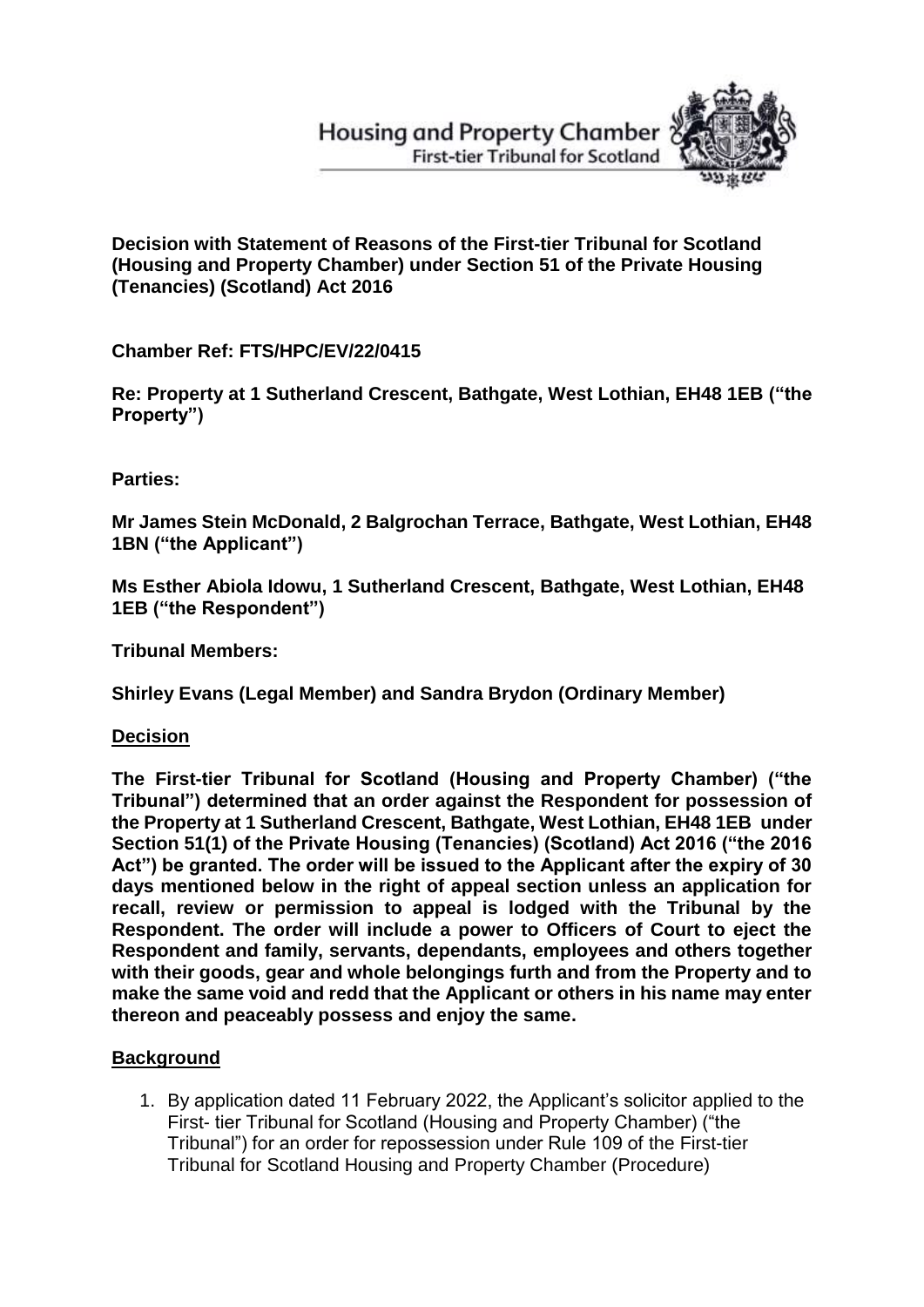Regulations 2017 ("the Regulations"). The basis of the Application was that the Applicant required the Property for a family member to live in under Ground 5 of Schedule 3 of the 2016 Act.

- 2. The application was accompanied by a Private Residential Tenancy Agreement date 8 June 2018 between the parties, a Notice to Leave and accompanying letter dated 23 September 2021 with a Recorded Delivery slip, a sworn Affidavit from the Applicant dated 7 January 2022 and a Notice under Section 11 of the Homelessness etc. (Scotland) Act 2003 addressed to West Lothian Council dated 7 January 2022.
- 3. On 28 February 2022, the Tribunal accepted the application under Rule 9 of the Regulations.
- 4. On 21 March 2022 the Tribunal enclosed a copy of the application and advised parties that a Case Management Discussion ("CMD") under Rule 17 of the Regulations would proceed on 9 May 2022. The Respondent required to lodge written submissions by 11 April 2022. This paperwork was served on the Respondent by Dale G Barrett, Sheriff Officer, Edinburgh on 22 March 2022 and the Execution of Service was received by the Tribunal administration.
- 5. On 28 April 2022 the Tribunal received a further sworn Affidavit dated 26 April 2022 from the Applicant' s granddaughter Kaysha McDonald which was added to the Application papers.

### **Case Management Discussion**

- 6. The Tribunal proceeded with the Case Management Discussion on 9 May 2022 by way of teleconference. The Applicant was represented by Mr Lewis Brian from Messrs Sneddon Morrison, solicitors. The Respondent Ms Idowu appeared on her own behalf.
- 7. The Tribunal had before it the Private Residential Tenancy Agreement dated 8 June 2018 between the parties, a Notice to Leave and letter dated 23 September 2021 with a Recorded Delivery slip, a Notice under Section 11 of the Homelessness etc. (Scotland) Act 2003 addressed to West Lothian Council dated 7 January 2022 and sworn Affidavits from the Applicant and his granddaughter Kaysha McDonald. The Tribunal noted the terms of these documents and in particular the Affidavits which set out that the Applicant needed possession of the Property for his granddaughter to move into with her baby son and her partner; she currently lived with the Applicant's son and daughter in law but since the birth of her son in September 2021 the family were tight on space.
- 8. Mr Brian moved the Tribunal to grant on Order for repossession. The Tribunal noted the Notice to Leave dated 23 September 2021 which relied on Ground 5 of Schedule 3 of the 2016 Act. He advised that it was the Applicant's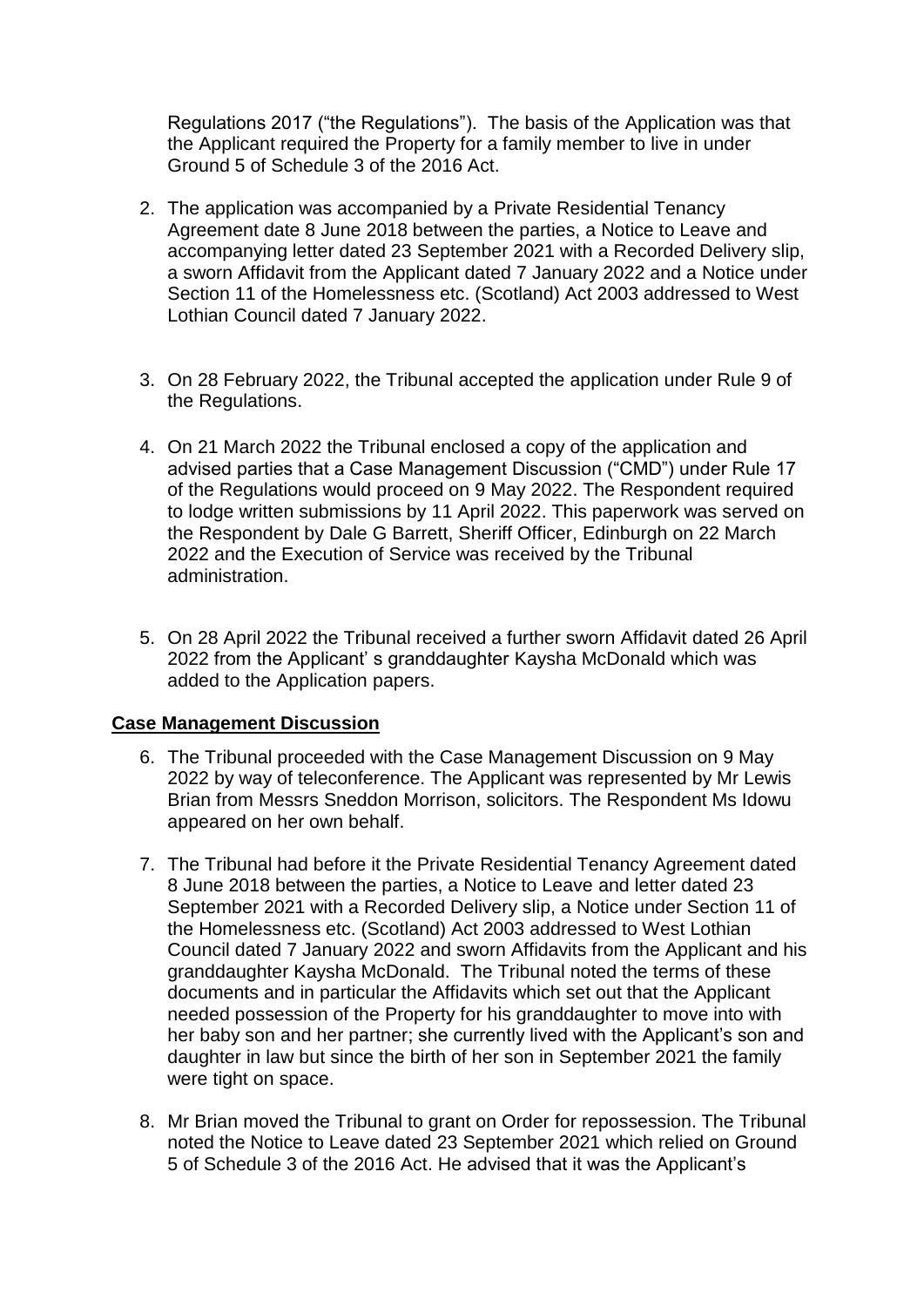intention to move his granddaughter into the Property. She lived with the Applicant's son and daughter in law, her parents and since the birth of her son, the family were tight on space. It had always been the intention of the family that his granddaughter would move into the Property. This was reflected in the sworn Affidavits.

9. In response Ms Idowu's position was that the Applicant was entitled to have the Property back. Her personal circumstances were such that she was in a catch 22 situation. West Lothian Council were fully aware of her family's circumstances. She explained she was a single parent with three children aged 25, 22 and 13. Her eldest child was working. Her 22 year old daughter had special needs and was not able to walk. Her 13 year old son was on the spectrum. The Council had advised her that she had to wait for the outcome of the Tribunal's decision and unless the Order was granted there was no assistance the Council could give.

## **Findings in Fact**

- 10.The Applicant and the Respondent entered into a Private Residential Tenancy Agreement on 8 June 2018 in relation to the Property.
- 11.The Applicant owns the Property. The Applicant intends to allow his granddaughter Kaysha McDonald, her baby son and her partner to move into the Property. His granddaughter currently resides with the Applicant's son and daughter in law but since the birth of her son in September 2021 space is tight. The Applicant's family always had the intention that the Property would be for his granddaughter.
- 12.The Applicant served a Notice to Leave on the Respondent 23 September 2021. The Notice to Leave was served by Recorded Delivery. The Notice to Leave required the Applicant to leave the Property by 1 January 2022. The Notice to Leave relied on ground 5(Family member intends to live in the Property) of Schedule 3 to the 2016 Act.
- 13.The Respondent is a single person who lives in the Property with her three children, one of whom has special needs and the other medical needs as she is unable to walk. Her adult daughter works.
- 14.The Applicant requires the Property for his granddaughter and her family to live in. The Respondent accepts the Applicant is entitled to repossession.
- 15.The Respondent's family circumstances are known to West Lothian Council.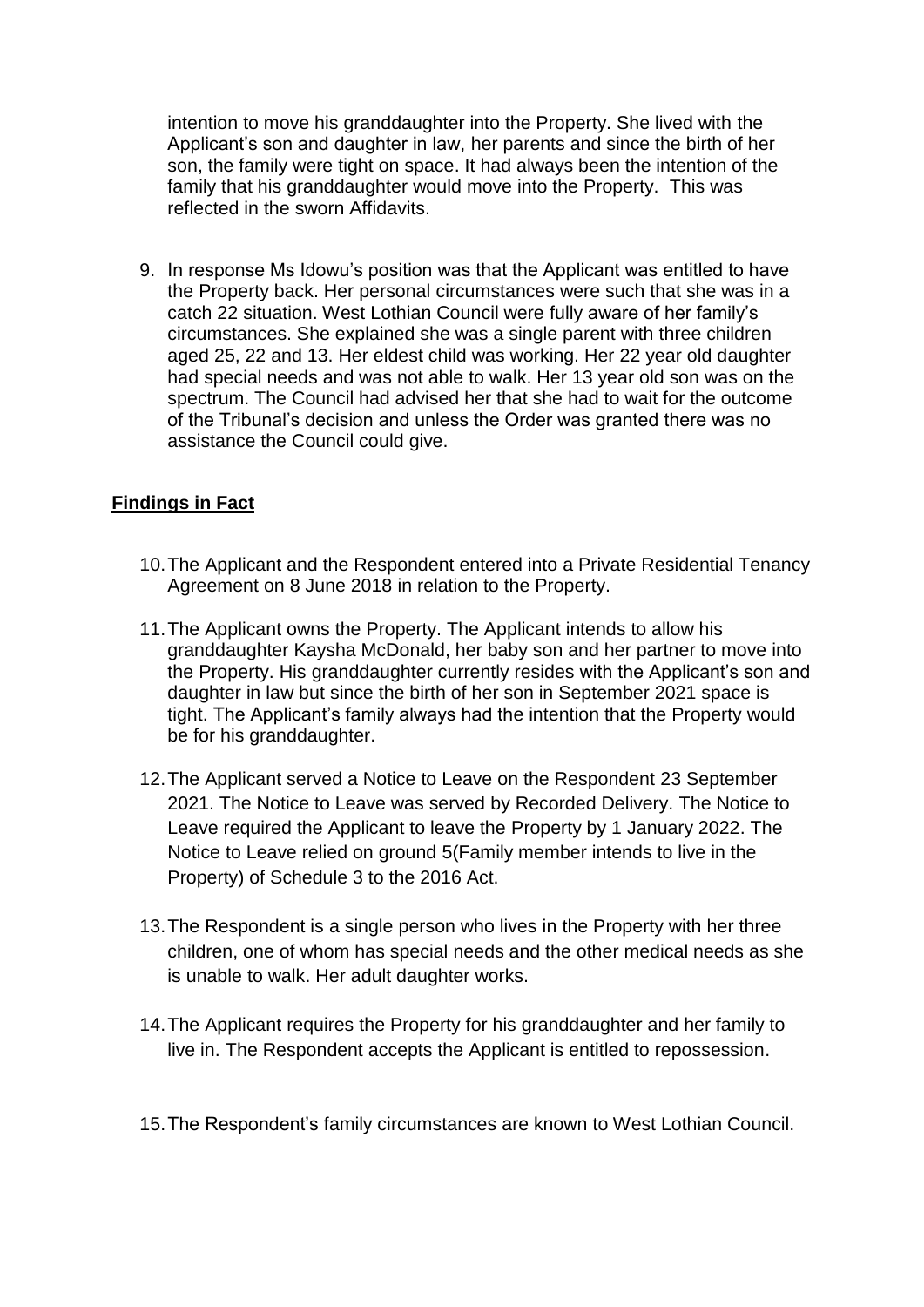16.The Applicant's solicitor served a Notice under Section 11 of the Homelessness, etc. (Scotland) Act 2003 on West Lothian Council on 7 January 2022.

## **Reasons for Decision**

- 17.Section 51(1) of the Private Housing (Tenancies) (Scotland) Act 2016 gives the power to the Tribunal to evict if it finds that any of the grounds in Schedule 3 apply. This application proceeds on Ground 5, namely a family member intend to live in the Property. Ground 5 is a discretionary ground of eviction. As well as being satisfied the facts have been established to support the ground, the Tribunal has to be satisfied that it is reasonable to evict.
- 18.In terms of Section 52 of the 2016 Act the Tribunal is not to entertain an application for an eviction order unless it is accompanied by a Notice to Leave, unless it is not made in breach of any of sections 54 to 56 and unless the eviction ground applied for is stated in the Notice to Leave accompanying the application.
- 19.Notice to Leave is defined in terms of Section 62 of the 2016 Act. The Notice to Leave clearly states it is the Applicant's intention to move a family member move into the Property at Part 2 of the Notice in terms of Ground 5 of schedule 3. The Notice to Leave specifies the date the landlord expects to become entitled to make an application for an eviction order and specifies a date in terms of Section 54(2)(c)(iii).
- 20.The application is based on a Notice to Leave given after 7 April 2020, the date the Coronavirus (Scotland) Act 2020 came into force amending the terms of the 2016 Act under Schedule 1 paragraphs 1 and 2. In terms of Section 54  $(2)(c)(ii)$  the notice period of the Notice to Leave is three months.
- 21.In terms of Section 62(4) of the 2016 Act, the Notice to Leave must specify the day falling after the day on which the notice period defined in section 54(2) will expire. Section 64(5) assumes a tenant will receive the Notice to Leave 48 hours after it is sent. In this case the Notice to Leave was served by Recorded Delivery post on 23 September 2021. The Tribunal noted the terms of clause 51 of the tenancy agreement that the address for a Notice was permitted on the Respondent at the Property. The Recorded Delivery receipt was included with the application.
- 22.The Notice to Leave stated the earliest date the Applicant could apply to the Tribunal was 1 January 2022. The application was made on 11 February 2022. In the circumstances the Tribunal is satisfied the Respondent has been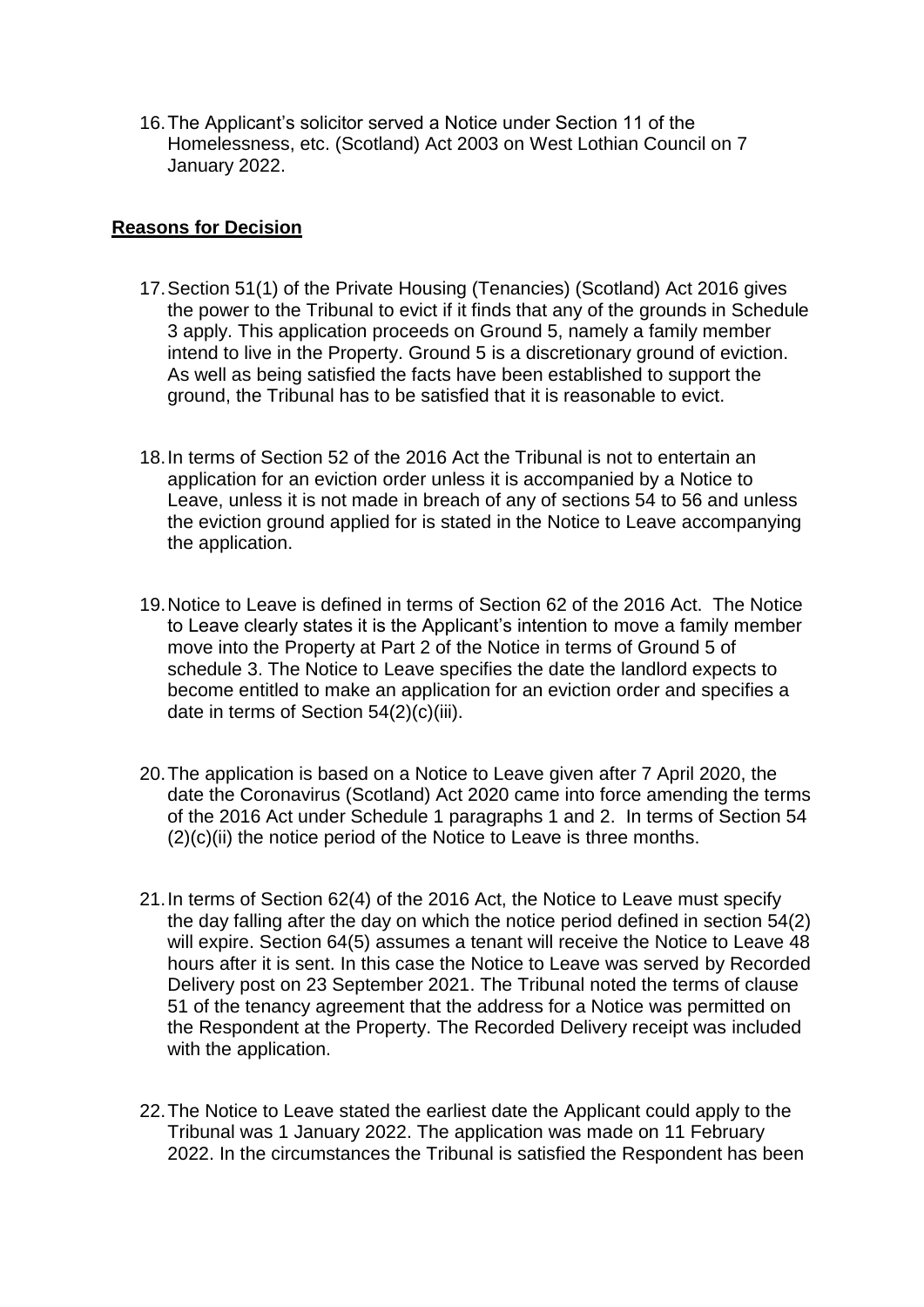given more than sufficient notice of three months in terms of the 2016 Act. Accordingly the Notice to Leave complies with Section 62.

- 23.The Tribunal is also satisfied the Notice to Leave complies with Section 52(5) of the 2016 Act and that the application proceeds on the eviction ground stated in the Notice to Leave, namely ground 5.
- 24.The Tribunal considered the issues set out in the application together with the documents lodged in support. Further the Tribunal considered the submissions made by both parties. The Tribunal considered the Respondent had not disputed the application. The Tribunal was satisfied on the basis of the documents lodged, together with submissions made by Mr Brian that the factual basis of the application had been established and was satisfied the Applicant intended to allow his granddaughter to live in the Property.
- 25.In determining whether it is reasonable to grant the order, the Tribunal is required to weigh the various factors which apply and to consider the whole of the relevant circumstances of the case. In this case the Tribunal was satisfied that the Applicant's intention was to move a family member into the Property when he obtained possession of it. The Respondent was working with West Lothian Council with a view to securing accommodation for her and her family. The Council were aware of the special and specific needs of the family. The Order was needed to allow the Respondent to move forward with the Council. The balance of reasonableness in this case weighted towards the Applicant. The Tribunal find it would be reasonable to grant the order.
- 26.In the circumstances the Tribunal considered that in terms of Ground 5 of Schedule 3 it was reasonable to grant an eviction order in terms of Section 51 of the 2016 Act.

### **Decision**

25.The Tribunal granted an order for repossession. The decision of the Tribunal was unanimous.

#### **Right of Appeal**

**In terms of Section 46 of the Tribunal (Scotland) Act 2014, a party aggrieved by the decision of the Tribunal may appeal to the Upper Tribunal for Scotland on a point of law only. Before an appeal can be made to the Upper Tribunal, the party must first seek permission to appeal from the First-tier Tribunal. That party must seek permission to appeal within 30 days of the date the decision was sent to them.**